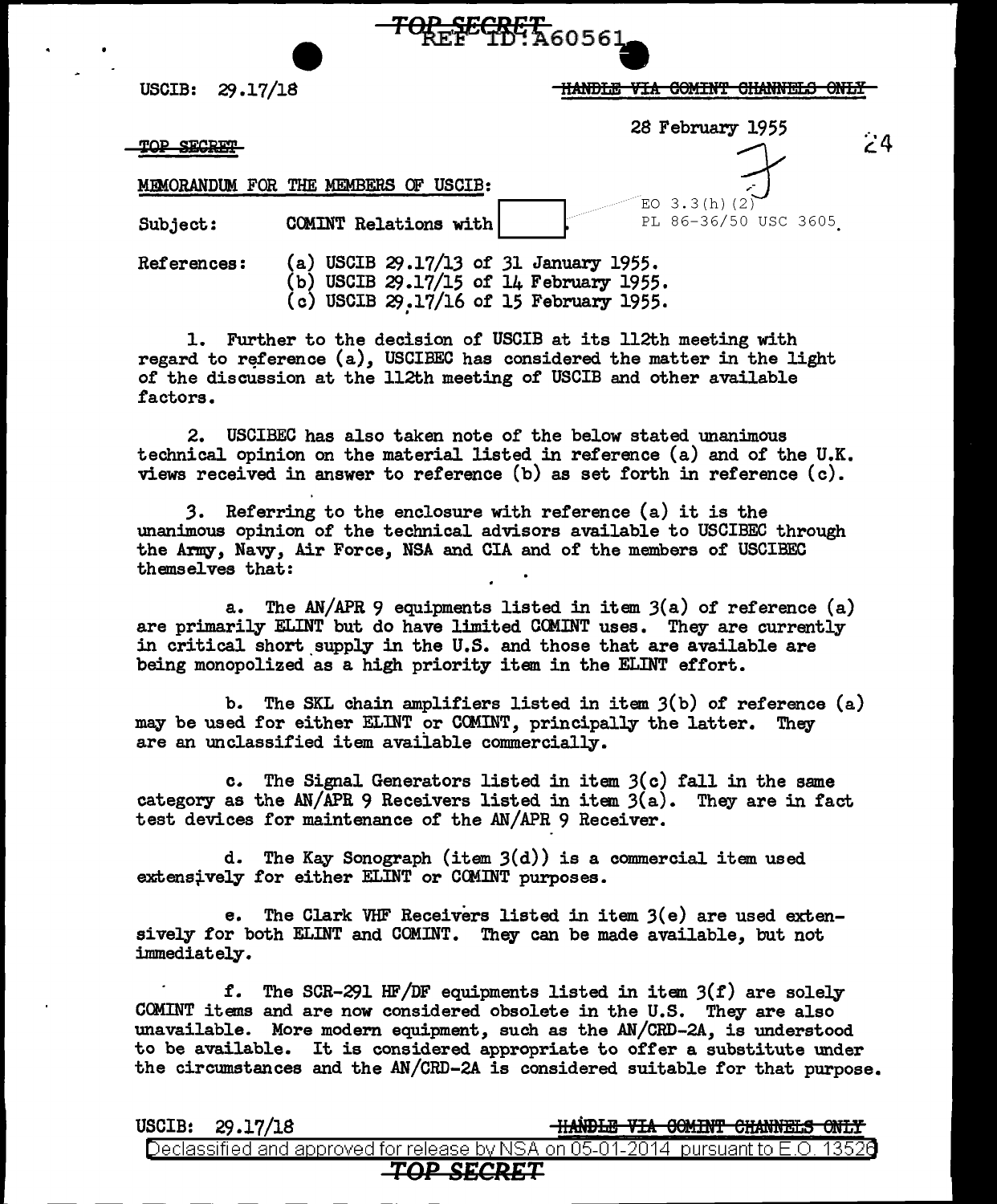|                | USCIB: $29.17/18$     | 28 February 1955                       |
|----------------|-----------------------|----------------------------------------|
| $\blacksquare$ |                       | $EO$ 3.3(h)(2)<br>PL 86-36/50 USC 3605 |
| Subject:       | COMINT Relations with |                                        |

**TOP SECRET**<br>REF ID:A60561

4. From the evidence available it appears to USCIBEC that those of the equipments listed which are primarily of an ELINT nature (items  $3(a)$ ) and  $3(c)$  but do have limited COMINT uses are, in the first place,<br>probably not intended by the for COMINT use and, in the second probably not intended by the place, are not the best equipments to satisfy the COMINT uses to which they might be put. Further these equipments are in critical short supply in the U.S. In this connection, USCIBEC is advised that the AN/APR 4 or its Navy shipborne counterpart the RDO and SPR-2 is a better equipment for decimetric communications search and could be more easily made available though probably not in the quantity requested.

5. USCIBEC is therefore of the opinion that USCIB should not undertake to try to supply any of the items listed in paragraphs  $3(a)$  and  $3(c)$ of the enclosure with reference (a).

6. USCIBEC feels that USCIB should be as frank as possible with LSIB on this matter.

7. It is therefore recommended that a message as set forth in the enclosure herewith be sent to SUSLO, London for delivery to the Chairman, LSIB from the Chairman, USCIB in reply to the enclosure with reference (a).

S. If there is no objection by the close of business Tuesday, S March 1955, the enclosed message will be considered approved.

 $\theta$ tain,  $\overline{0}$ . S. Navy Executive Secretary, USCIB

Enclosure a/s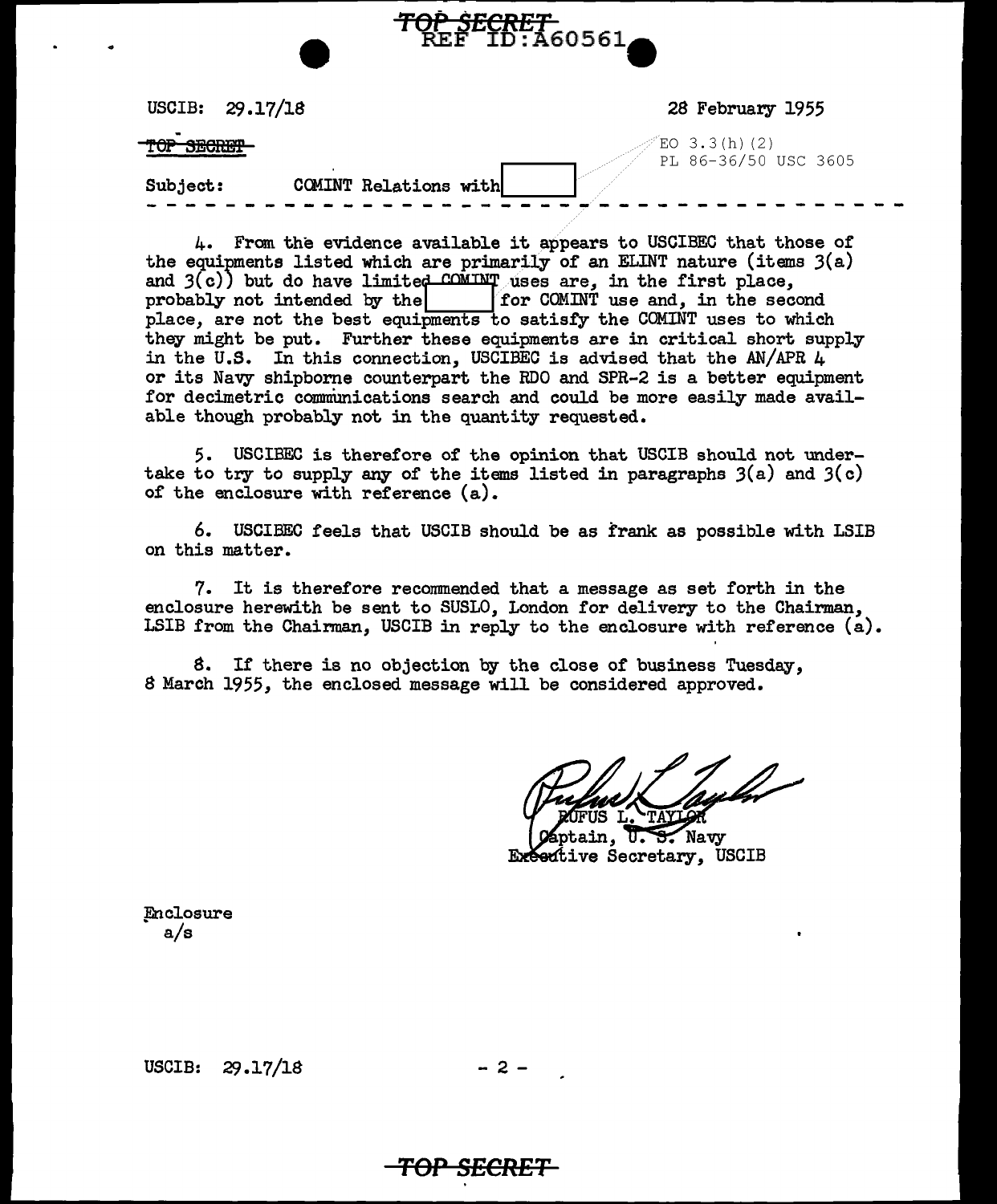#### TOP SECRET

DRAFT

| FROM: | <b>EXECUTIVE SECRETARY</b> |
|-------|----------------------------|
| TO :  | SUSLO, LONDON              |
| INFO: | <b>DIRNSA</b>              |

PLEASE PASS THE FOLLOWING TO THE CHAIRMAN, LSIB FROM THE CHAIRMAN, USClB: 1. USCIB has careful]Jr considered the list of equipments contained in your Secretary's note of 21 January 1955 (LSIB/28/55) and has asked that the comments set forth below be conveyed to your Board.

<del>TOP SECRET</del><br>REF 1D:A60561

2. USCIB is prepared to provide items 3(B), (D) and (E) as listed. Item  $3(E)$  is, however, not currently on hand. The Director, NSA has been directed to arrange for procurement and delivery of these items and will, if it is agreeable to you, handle the matter directly with the Director,  $EO$  3.3 $(h)$   $(2)$ **GCHQ.** PL 86-36/50 USC 3605

3. Item (F), the SCR-291 HF/DF equipments, is unavailable and is, as you are no doubt aware, considered by our people to be obsolete. Was there a particular reason why  $\vert$  .... lrequested this? We believe we could obtain AN/CRD-2A <sup>1</sup>s for them if acceptable in place of the SCR-291.

4. Items 3(A) and 3(C), the AN/APR 9 receivers and the signal generators, are in critical short supply and their use has been for all practical purposes pre-empted as a high priority item for current ELINT requirements. USCIB therefore cannot undertake to supply those items.

5. However, to the extent that ELINT equipment needed for COMINT search is involved in Item 3(A) of your list, USCIB can obtain for you a limited quantity of AN/APR-4 equipments (or its U.S. Navy shipborne counterpart the RDO and SPR-2) as more suitable for UHF communications search, if they are necessary to successful COMINT negotiations, even though these are also in short supply.

Enclosure with USCIB 29.17/lB dtd 28 Feb 1955.